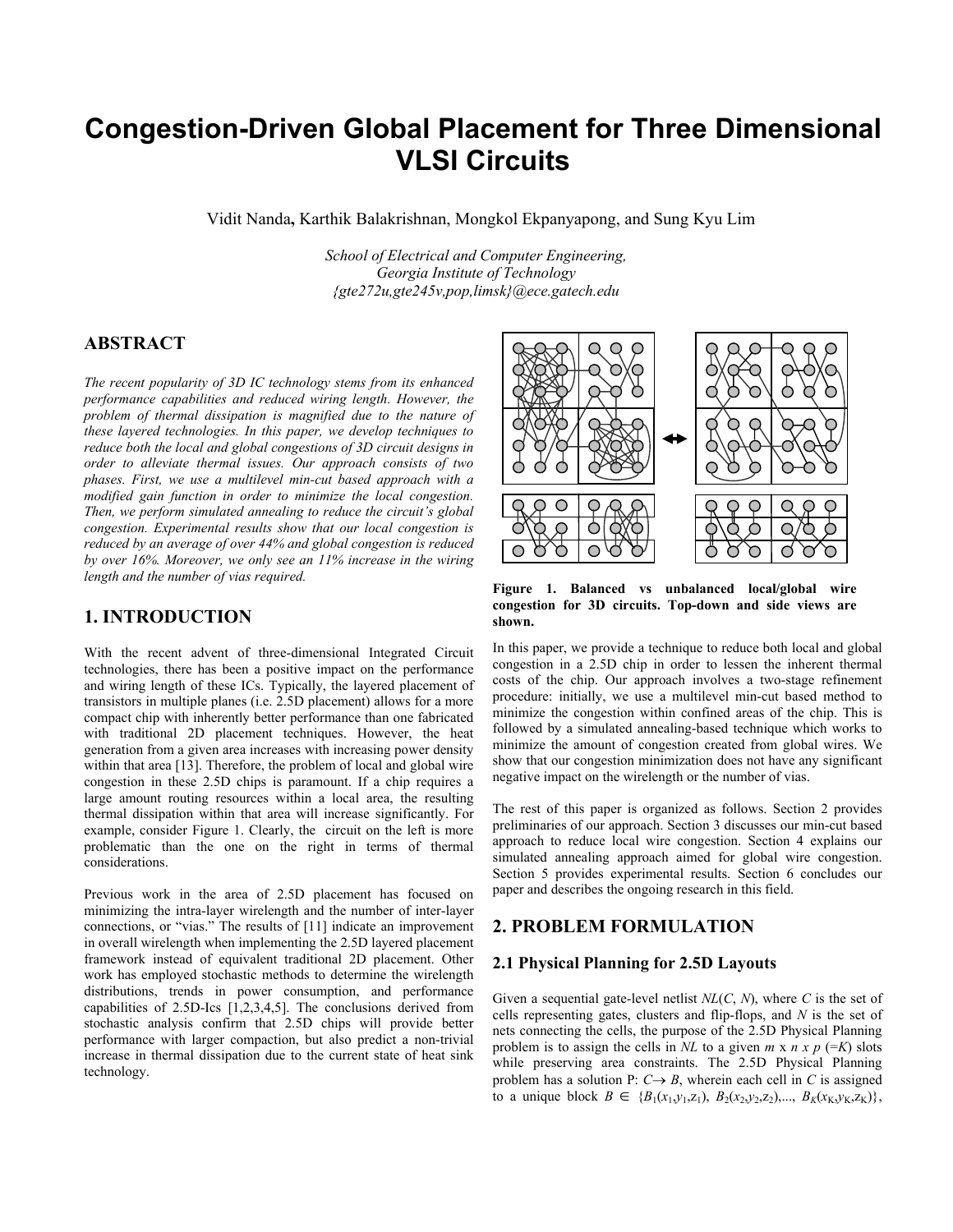where *B* denotes the set of blocks, and  $(x_i, y_i, z_i)$  represents the geometric locations of  $B_i$ , with area constraint  $A(L, U)$ , for  $1 \le i \le K$ . The 2.5D-PP solution must satisfy the following conditions:

1.  $B_i \subset C$  and  $L \leq |B_i| \leq U$ **2.**  $B_1$  ∪  $B_2$  ∪ … ∪  $B_k$ =C. **3.**  $B_i \cap B_j = \emptyset$  for  $i \neq j$ .

# **2.2 Congestion Objective**

#### **a. Local Congestion**

Given a block B from the physical planning solution, we define the local wiring cost *LC*(B) as:

$$
LC(B) = \sum_{n \in N} \left| n \right| - 1
$$

This value corresponds to the minimum number of wires required to construct the tree representation of a net of size  $|n_i|$ . Then, the local congestion of the entire solution P is given by:

$$
LC(P) = \max \{ LC(B_i) \} - \min \{ LC(B_j) \}, 1 \leq i, j \leq K
$$

#### **b. Global Congestion**

For any two adjacent blocks  $B_i$ ,  $B_i$  from the placement solution above, we denote the common incident hyperedge set by  $H_{ii}$  =  ${h \in H: h \cap B_i \neq \emptyset}$  and  $h \cap B_i \neq \emptyset}$ . Then, the global congestion at the boundary  $\langle B_i, B_j \rangle$  is measured as  $GC_{ii} = |H_{ii}|$ . Then, the global congestion of the placement solution P is given by:

$$
GC(P) = \max\{GC_{ij}\} - \min\{GC_{ij}\},
$$

for all i, j such that  $B_i$  and  $B_j$  are adjacent.

#### **2.3 2D Wirelength Objective**

We model the netlist *NL* using a hypergraph  $H = (V, E_H)$ , where the vertex set  $V$  represents cells, and the hyperedge set  $E_H$  represents nets in *NL.* Each hyperedge is a non-empty subset of *V.* The x-span of hyperedge *h*, denoted *h*x, is defined as  $h_x = \max_{c \in h} \{x_i \mid c \in B_i\} - \min_{c \in h} \{x_i \mid c \in B_i\}$ . The y-span, denoted h y, is calculated using the y-coordinates. The sum of x-span and yspan of each hyperedge h is the half-perimeter of the 2D bounding box of *h*, denoted by  $h_w$ . The wirelength  $W(P)$  of global placement solution P is the sum of  $h_w$  for all hyperedges h in H.

### **2.4 Via Objective**

We define the set of vias as a restriction on the set of edges  $E_H$  in *H*. A via is a z-directional wire that connects components from multiple layers of the circuit. Given a hyperedge *h*, we say that *h* contains a via if and only if it contains cells  $c_1$  at  $(x_1,y_1,z_1)$  and  $c_2$  at  $(x_2,y_2,z_2)$ with  $z_1 \neq z_2$ . To be precise, the via count of a hyperedge *h*, denoted  $h_v$ , is defined as  $h_v = \max_{c \in h} \{ z_i \mid c \in B_i \} - \min_{c \in h} \{ z_i \mid c \in B_i \}$ . Our via objective is to minimize  $V(P)$ , the sum of  $h<sub>v</sub>$  for all hyperedges in H.

The overall objective of our congestion-driven 2.5D PP problem is to minimize *LC*(P) and *GC*(P) while maintaining an acceptable *V*(P) and  $W(P)$ .

# **3. LOCAL CONGESTION-DRIVEN GLOBAL PLACEMENT (LC-CUT)**

The purpose of this algorithm is to balance the amount of local congestion while maintaining wirelength and via results comparable to those of pure mincut-based techniques. The approach involves modifying the gain function of a multi-level cutsize based partitioner to reduce local congestion.

Our cut sequence is an extension of the two cut sequence techniques used in [11]. Their first method performs via-minimizing interlayer cuts (*z* cuts) before performing intralayer cuts (*x, y*) to minimize the 2D wirelength. Their second cut sequence does the opposite, making all (*x, y*) cuts first before performing (*z*) cuts to achieve minimal wirelength. For the purposes of maintaining a balanced combination of via count and wirelength during our algorithm, we devise a new cut sequence, (*z, x, y, z, x, y, ...)*. We experimentally determined that the best results in terms of balanced wirelength and via count were produced by this new cut sequence.

Instead of focusing only on wirelength and via minimization while making cell moves, **LC-CUT** reduces the overall local congestion as necessary. The necessity of congestion-driven moves is determined by a variable called *thresh*, which controls the nature of gain computations. The input to this algorithm is a netlist *NL*(*C*, *N*), where *C* represents gates or clusters of gates, and *N* represents the nets that connect them. The output is a pair of blocks,  $B_i$  and  $B_i$ , each of which contains a subset of C. Figure 3 shows a pseudocode representation of this algorithm, which is explained in detail below.

#### **3.1 Initialization Phase**

The first stage of the **LC-CUT** algorithm involves the initialization of a bucket structure, which stores the weighted gains of all cells in *C*. In line 1 of Figure 3, all cells in the netlist *NL*(*C*, *N*) are inserted into either  $B_i$  or  $B_j$  such that the area constraints are satisfied. Each cell will have the opportunity to move from its current block to a neighboring block in the later stages of the algorithm. Line 2 involves the computation of  $g_{\alpha}(c_i)$ , the cutsize gain. Additionally, the local congestion gain (defined below) is also computed. For a given cell c, moved from  $B_i$  to  $B_i$ , the change in congestion for blocks  $B_i$ and Bj are given by *c*<sup>∆</sup>*<sup>i</sup>* and *c*<sup>∆</sup>*<sup>j</sup>* , respectively. Then,

$$
c_{\Delta} = LC(B_i) - LC(B_i \setminus \{c\})
$$
, and  $c_{\Delta} = LG(B_j) - LG(B_j \setminus \{c\})$ 

Finally, the local congestion gain of moving c from its current block  $B_i$  to a neighboring block  $B_i$  is given by:

$$
g_{\beta}(c) = |LC(B_i) - LC(B_j)| - |LC(B_i) - LC(B_j) + c_{\Delta} + c_{\Delta}|
$$

In line 3, the local congestion values for the two blocks  $B_i$  and  $B_i$  are calculated. Line 4 involves the initialization of two important variables that will determine the frequency of congestion-driven moves. The first is *thresh*, for which the maximum cell degree must be a lower bound. We use this lower bound value plus 4% of *LC*(Bi) *+ LC*(Bj)*.* This is to ensure the accuracy of congestion gain computations. The second is *cong\_mode*, a boolean which, if true,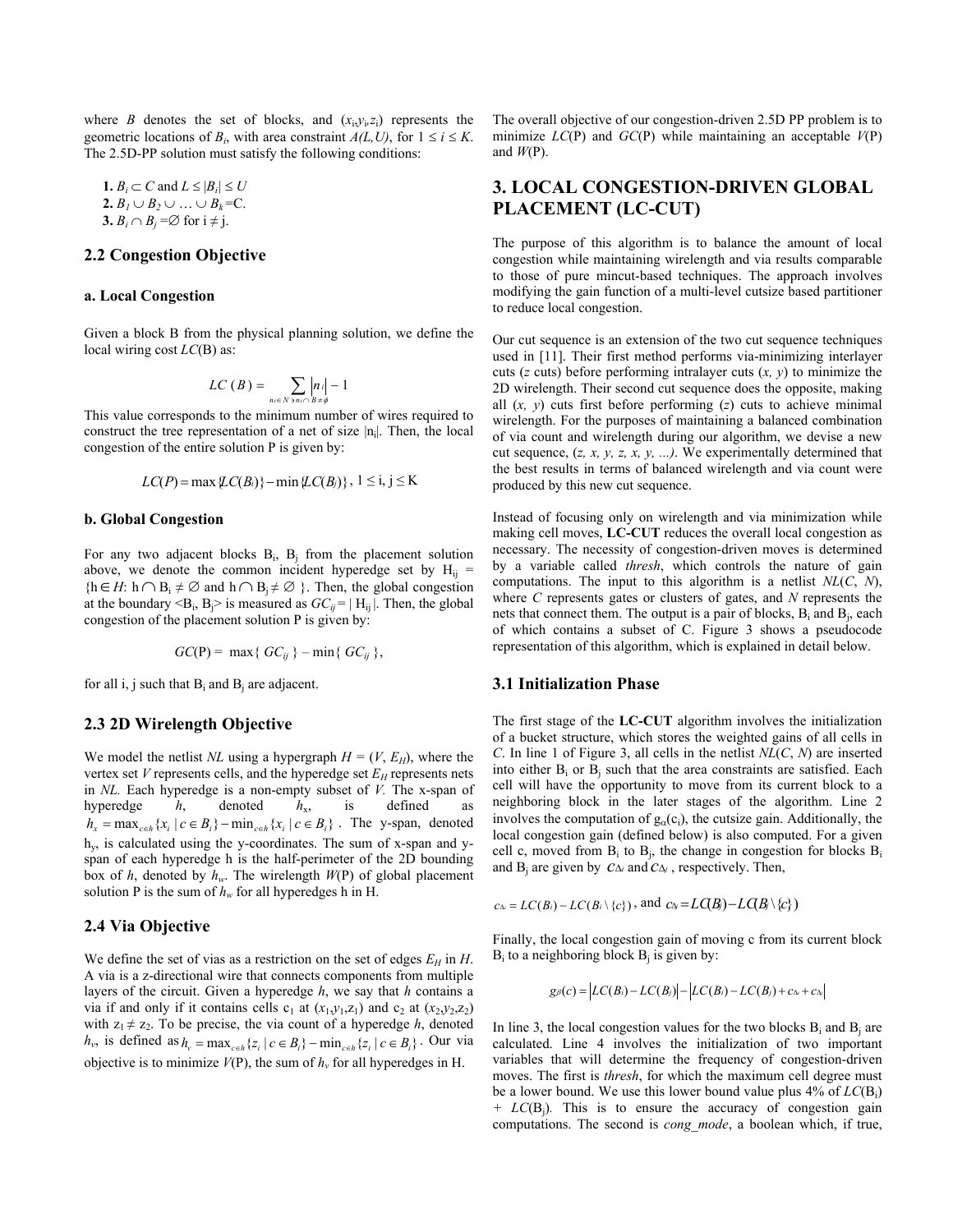will initiate local congestion-driven cell moves. Otherwise, the moves will be made purely on the basis of  $g_\alpha$ , the cutsize gain. In line 5, the difference between the local congestions of the two blocks is stored.

### **3.2 Cell Movement Phase**

The second stage of the **LC-CUT** algorithm continuously moves cells of maximum gain until there is no more positive gain left. In line 7, the cell of maximum gain, c, is extracted from the bucket. Then, lines 8-9 make sure that moving c will not result in an area constraint violation. Line 10 updates  $B_i$  and  $B_j$ , making the cell move, and updates  $g_{\alpha}(c_i)$  for all cells  $c_i$  that neighbor c. Line 11 checks to see if the balance gain computations are necessary, and if so, updates all  $g_\beta(c_i)$ , for all c<sub>i</sub> neighboring c, according to the above equation. These updates for local congestion gain can be done incrementally since the values of *LC* for each block are stored after every move and the calculations for *c*<sup>∆</sup>*<sup>i</sup>* and *c*<sup>∆</sup>*j* are trivial.

In line 12 of the **LC-CUT** algorithm, the overall gain is calculated as a weighted cost function of  $g_\alpha$  and  $g_\beta$ . If this gain value is less than zero, then the loop is exited and  $B_i$  and  $B_j$  are returned. Otherwise, the values of  $LC$  are updated, and  $\Delta_{LCnew}$  is becomes  $LC(B_i) - LC(B_i)$  (line 13). As shown in Figure 2, the magnitude of the difference between  $LC(B_i)$  and  $LC(B_j)$  determines whether or not congestion-based moves are made. Line 14 updates the value of *cong\_mode* accordingly.



During the next portion of the algorithm, the values of  $g_B(c)$  are updated if necessary. Figure 2 shows the four regions of possible values for  $\Delta_{LC}$ : A, B, C and D. When  $\Delta_{LC}$  is in B or C, the congestions in B<sub>i</sub> and B<sub>i</sub> are relatively equal. However, when  $\Delta_{LC}$  is in A or D, one block is significantly more locally congested than the other. For this reason, local congestion is considered when  $\Delta_{\rm LC}$  is in A or D, and it is ignored when  $\Delta_{LC}$  is in B or C. This serves to improve runtime since congestion gain calculations are unnecessary when  $\Delta_{LC}$  is in [-*thresh, thresh*].

Certain moves that cause  $\Delta_{\rm LC}$  to shift from one particular region to another will necessitate a bucket re-initialization. In line 15, the moves A $\rightarrow$ D and D $\rightarrow$ A result in the re-computation of g<sub>B</sub>(c) for every cell c and a bucket reset. This is necessary since the sign of ∆-  $LC$  has changed, and according to the equation above,  $g_B(c)$  will change. In line 17, the algorithm checks for a cell move from {B, C} to {A, D}. For this case, local congestion must again be considered, so  $g_\beta$  is computed and the bucket is reset (line 18). Line 19 checks for a transition of  $\Delta_{LC}$  from {A, D} to {B, C}. In this situation, the local congestion gains for all cells are set to zero and the bucket is reset, and therefore contains only cutsize gain information. Line 21 updates the value of  $\Delta_{\text{LC}}$ , line 22 is the stopping condition for the movement phase, and line 23 returns  $B_i$  and  $B_j$ .









#### **3.3 Example Cell Move**

Figure 4 depicts an example of a stage in **LC-CUT** where the highlighted cell, K, is the one to be moved. Currently,  $LC(B_i)$  is 5 and *LC*(B<sub>i</sub>) is 3. Therefore,  $\Delta_{LC}$  is (5 – 3) = +2. Now, we will compute the values of  $g_\alpha(K)$  and  $g_\beta(K)$ .

$$
g_{\alpha}(K) = 1 - 1 - 1 = -1,
$$
  
\n $C\Delta_i = -2$  and  $C\Delta_j = +1$ , and  
\n $g_{\beta}(K) = |5 - 3| - |5 - 3 + (-2) + (1)| = +1.$ 

After moving cell K,  $LC(B_i) = 3$  and  $LC(B_i) = 4$ . Then,

 $\Delta_{\text{LCnew}}$  will be equal to  $(3 – 4) = -1$ . Additionally, the cell gains for A, B, C, D, E and H must be updated before the next cell move is made.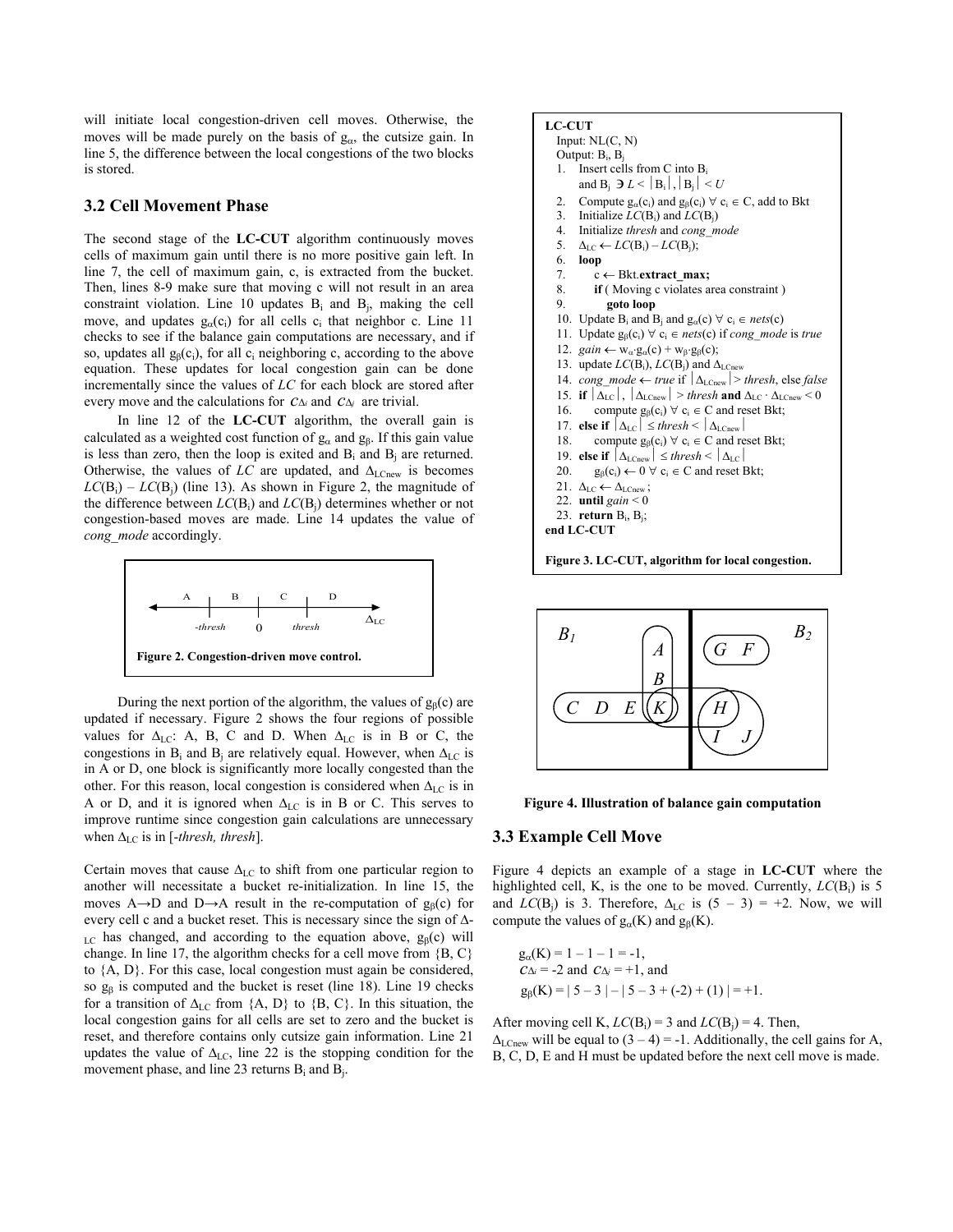# **4. GLOBAL CONGESTION-BASED SOLUTION REFINEMENT**

#### **4.1 Overview of the Approach**

We use a simulated annealing-based block movement technique for minimization of global wirelength, via count and overall congestion of the placement solution obtained above. Since local pair-wise congestion, 2D wirelength and via count have already been minimized, it is sufficient to swap entire blocks (rather than individual gates, or clusters of gates) and check for improvements over the previous solutions. We use the min-cut results as the initial solution and compute initial temperature  $T_0$ . The temperature is then decremented in a standard one-parameter exponential format  $(T_{i+1} =$  $\alpha T_i$ ,  $\alpha$  < 1). We let *N*(T) be the number of random block swaps made at every temperature  $T$ . The cost  $C$  after the  $I<sup>th</sup>$  move made at temperature T is computed using the following linear function of wirelength, via count and global congestion:

$$
C[I(T)] = \mathbf{a_1} \Delta V(I) + \mathbf{a_2} \Delta W(I) + \mathbf{a_3} \Delta G C(I).
$$

Here,

- $I(T) \le N(T)$  represents the I<sup>th</sup> move made at temperature T,
- $\Delta V(I)$  is the total change in via count after the I<sup>th</sup> move,
- $\Delta W(I)$  is the total change in wirelength after the I<sup>th</sup> move,
- $\Delta G C(I)$  is the total change in global congestion after the I<sup>th</sup> move, and
- **a<sub>1</sub>**, **a**<sub>2</sub>, **a**<sub>3</sub> are graph-dependent experimentally obtained weight values.

As is standard with all annealing algorithms, improvements are guaranteed only at a significant runtime expense. In order to make the procedure as efficient as possible, it becomes necessary to perform highly optimized incremental evaluation, which is described in detail below.

#### **4.2 Incremental Evaluation:**

#### **a) Congestion**

Recall the global congestion metric: Given a boundary  $\langle B_i, B_j \rangle$ between neighboring blocks  $B_i$  and  $B_i$ , we defined the boundary congestion to be the number of hyperedges crossing that boundary, denoted by  $|H_{ii}|$ . Consider such a hyperedge *h* in  $H_{ii}$ . Let its bounding box lie between  $(x_{min}, y_{min}, z_{min})$  and  $(x_{max}, y_{max}, z_{max})$ , as shown in Figure 5 below.

Then, we assume that *h* is routed randomly along one of 6 shortest outer edge paths. This model is exact for two-pin nets and fairly accurate for three-pin nets, which comprise a clear majority of all nets in any given benchmark circuit. On average, 83% of all nets in a benchmark circuit are either two-pin nets (69%) or three-pin nets (14%). Note that when two blocks are swapped, boundaries need to be updated only for nets in  $H_{ij}$ . This property allows us to conveniently ignore all nets that are not incident upon the two blocks central to the current move, thereby achieving remarkable improvements in overall runtime. Once  $B_i$  and  $B_j$  have been randomly selected for the  $I<sup>th</sup>$  move, the boundary congestion contribution of all nets in the corresponding  $H_{ii}$  is computed. The

difference in global congestions of the solutions before and after the move is measured, and  $\Delta C(I)$  is updated.



**Figure 5. 3D Bounding Box Routing paths (eg. A-L3-L5-B).** 

#### **b)Wirelength and Via Count**

Given  $B_i$  and  $B_j$ , the blocks to be swapped for the I<sup>th</sup> move at temperature T, we only update  $h_w$  and  $\hat{h}_v$ , the wirelength and via contributions of every hyperedge h in H<sub>ij</sub>. Thus,  $\Delta V(I)$  and  $\Delta W(I)$ can be incrementally updated at relatively low runtime costs.

#### **Table 1. Benchmark circuits.**

| ckt               | gates | nets  |
|-------------------|-------|-------|
| s5378             | 2828  | 3026  |
| s9234             | 5597  | 5844  |
| s13207            | 8027  | 8727  |
| s15850            | 9786  | 10397 |
| s35932            | 16353 | 18116 |
| s38417            | 22397 | 24061 |
| s38584            | 19407 | 20871 |
| b14 opt           | 5401  | 5678  |
| b15_opt           | 7092  | 7577  |
| b17<br>opt        | 22854 | 24305 |
| b20<br>opt        | 11979 | 12501 |
| <b>b21</b><br>opt | 12156 | 12678 |
| <b>b22</b><br>opt | 17351 | 18086 |

### **5. EXPERIMENTAL RESULTS**

Our algorithms were implemented in C++/STL, compiled with gcc v2.96 with –O3, and run on Pentium III 746 MHz machines. The benchmark set consisted of seven circuits from ISCAS89 and six circuits from ITC99 suites. The relevant statistical information of the benchmark circuits is shown in Table 1. We ran our experiments using 4 x 4 x 4 block placement as well as 8 x 8 x 4 block placement. The pure mincut method was implemented using our own multilevel recursive bipartitioning with a (*z, x, y, … )* cut sequence, which is a balanced combination of the two techniques suggested in [11]. The LC-CUT algorithm was run under the same framework as the aforementioned, with a  $w_\alpha$  value of 3.5 and a  $w_\beta$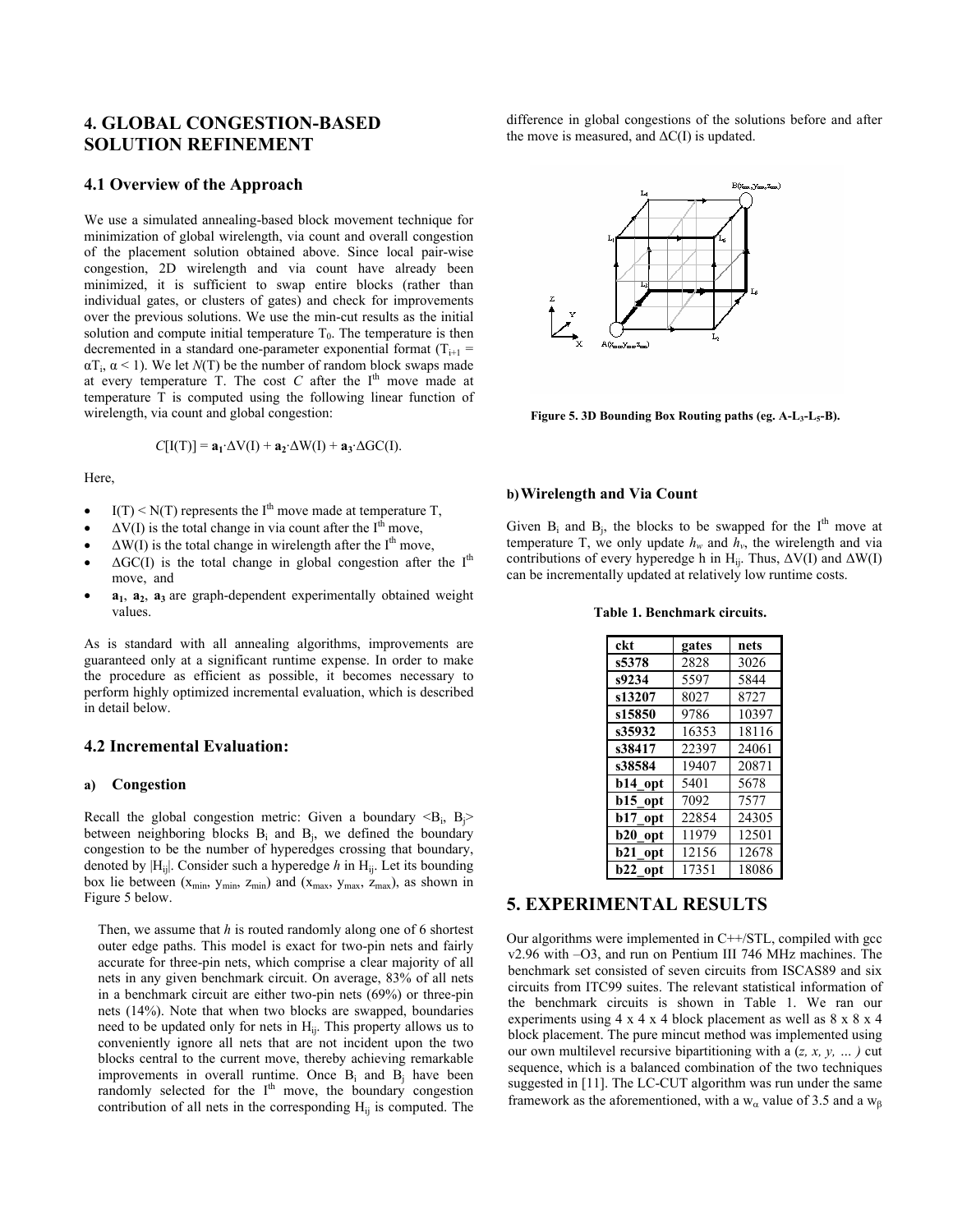value of 1. As shown in Figure 6, these weights tend to work best in terms of the overall quality of the solution.

# **5.1 Impact of LC-CUT on Congestion**

As seen in Tables 2 and 3, LC-CUT achieves significant reduction in overall local congestion when compared to the traditional mincut approach. However, there is a slight increase in wirelength and via count, which adversely impacts the global congestion.

### **5.2 Impact of Simulated Annealing on Congestion**

Simulated annealing achieves remarkable decrease in the global congestion without impacting local congestion. Due to the nature of the combined cost function, the wirelength and via count are also reduced to within 15% of the original mincut results.

# **6. CONCLUSIONS**

We devised a two-step approach to reduce local and global congestion for three dimensional Integrated Circuits without adversely impacting the pure mincut wirelength and via results. The **LC-CUT** algorithm reduced local congestion by over 44% on average. The simulated annealing-based refinement improved global congestion by over 16% without affecting **LC-CUT**'s local congestion results. We also devised a new 3D cut sequence that allows for a balanced wirelength and via count. Our solution is flexible with respect to the desired amount of congestion minimization. We are currently developing efficient routing techniques to generate more accurate global congestion metrics.



**Figure 6. Impact of weight ratio on LC** 

|           | <b>Pure Mincut</b> |      |      |      | <b>LC-CUT</b> |      |      |      | <b>LC-CUT</b> with SA |      |      |      |  |
|-----------|--------------------|------|------|------|---------------|------|------|------|-----------------------|------|------|------|--|
| ckts      | W                  | V    | LC   | GC   | W             | V    | LC   | GC   | W                     | V    | LC   | GC   |  |
| s5378     | 934                | 259  | 36   | 23   | 968           | 283  | 23   | 20   | 912                   | 288  | 23   | 15   |  |
| s15850    | 1072               | 330  | 162  | 28   | 1335          | 431  | 77   | 33   | 1245                  | 427  | 77   | 26   |  |
| s9234     | 888                | 253  | 123  | 33   | 1087          | 269  | 80   | 25   | 1169                  | 252  | 80   | 19   |  |
| s13207    | 967                | 271  | 297  | 32   | 1116          | 390  | 77   | 27   | 1022                  | 379  | 77   | 20   |  |
| b14 opt   | 2126               | 657  | 83   | 55   | 2635          | 808  | 31   | 56   | 2299                  | 822  | 31   | 42   |  |
| $b15$ opt | 3365               | 915  | 116  | 89   | 3946          | 1181 | 62   | 89   | 3598                  | 1186 | 62   | 78   |  |
| $b17$ opt | 6327               | 1681 | 350  | 176  | 9044          | 2415 | 201  | 220  | 7945                  | 1755 | 201  | 161  |  |
| b20 opt   | 3871               | 1071 | 226  | 75   | 4431          | 1085 | 67   | 80   | 4001                  | 989  | 67   | 68   |  |
| b21_opt   | 3630               | 1117 | 221  | 75   | 4199          | 1080 | 46   | 91   | 3783                  | 1037 | 46   | 71   |  |
| $b22$ opt | 4541               | 1305 | 255  | 122  | 5076          | 1779 | 109  | 103  | 4812                  | 1269 | 109  | 85   |  |
| s38417    | 1403               | 421  | 242  | 33   | 1972          | 768  | 152  | 44   | 1574                  | 794  | 152  | 32   |  |
| s35932    | 1002               | 284  | 159  | 28   | 1397          | 428  | 150  | 39   | 1240                  | 419  | 150  | 28   |  |
| s38584    | 1770               | 504  | 281  | 43   | 2338          | 818  | 148  | 77   | 2207                  | 688  | 148  | 41   |  |
| avg       | 2454               | 698  | 196  | 62   | 3042          | 903  | 94   | 70   | 2754                  | 793  | 94   | 53   |  |
| wt avg    | 1.00 <sub>1</sub>  | 1.00 | 1.00 | 1.00 | 1.24          | 1.29 | 0.48 | 1.11 | 1.12                  | 1.14 | 0.48 | 0.84 |  |
| time(s)   | 1864               |      |      |      | 15289         |      |      |      | 37784                 |      |      |      |  |

**Table 2. 4 x 4 x 4 Global Placement Results, with 2D wirelength (W), via count (V), local congestion (LC) and global congestion (GC)**